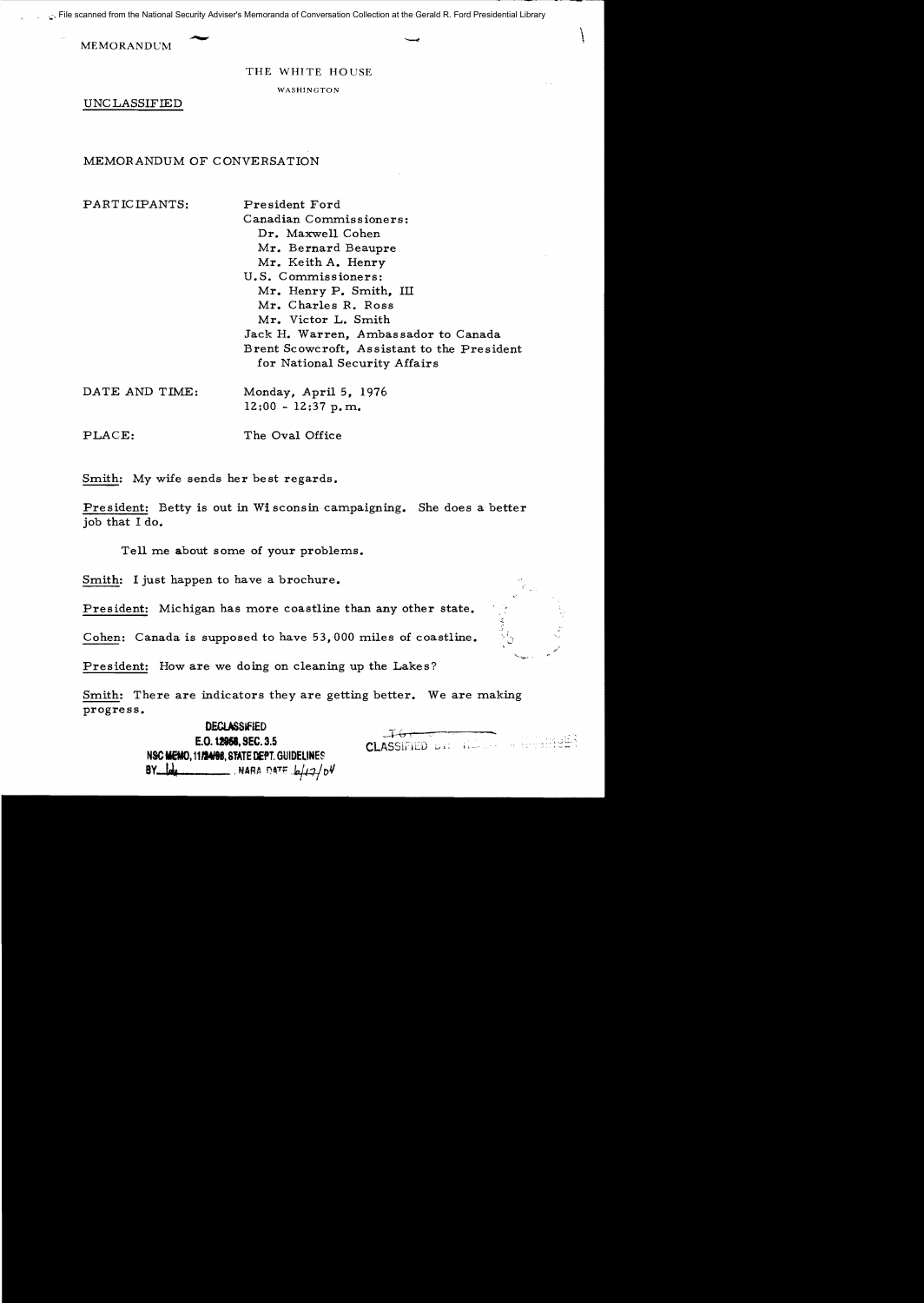Henry: It is still a very serious problem and the best we can say is it isn't getting worse.

President: In my '77 budget I have \$6.9 billion -- the biggest in the history of the U. S.

Cohen: There is a surprising inability of industry to meet the demand for pumps and other equipment.

Smith: Lake Ontario is rising again and Lake St. Louise is in flood. You will be getting calls to pull the plug on that Lake -- but I hope it will be all right.

President: Aren't all the Lakes high?

Smith: Since Hurricane Agnes, they have all been high.

President: When I first ran for Congress, Lake Michigan was high and I blamed my opponent for not doing anything about it.

Cohen: The final irony is that the Lake level was in '64, when we started, very low; now they are very high.

Ross: We have felt we should regulate the Lakes as a unit, but that isn't popular with everyone.

Cohen: W<sub>e</sub> are a unique institution and we should all be proud of it. What if we had to quarrel over every water problem?

Cohen: I heard Tom Enders give his maiden address. It was a good job -- unbalanced, but a good bit of advocacy.

Ross: How about a ski competition with the Prime Minister?

President: We have thought of that but not in 176.

Ross: We would be happy to host such an event at Mt. Mansfield.

President: I used to ski there.

Smith: We are happy to hear your budget has taken in this environment problem. We also would make a plea for a surveillance system so we can know how well we are doing.

*, 'f'i;*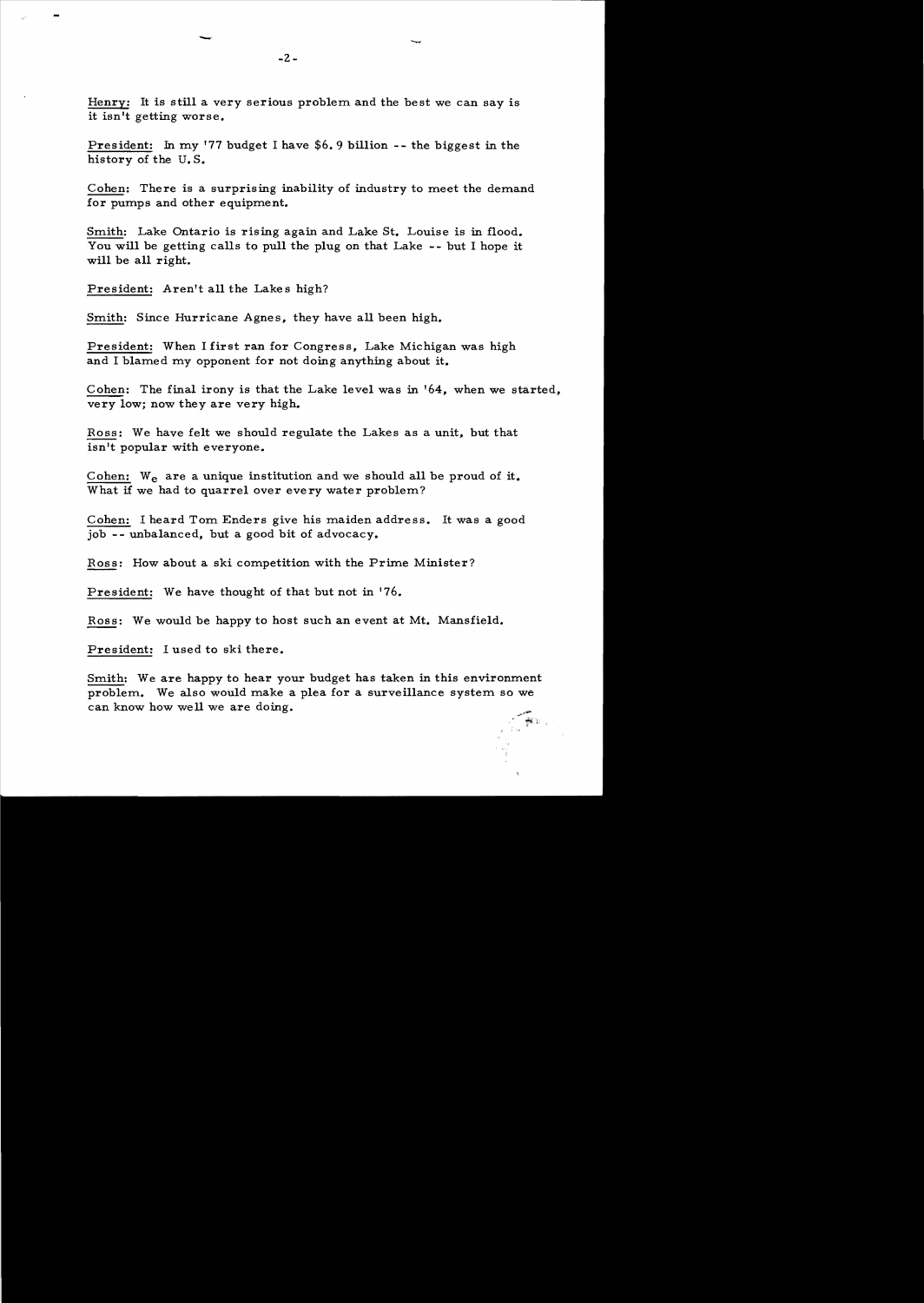Cohen: I think it is essential to keep up the momentum. The Lakes are unique and we shouldn't relax our effort. We have always been concerned to recognize the twin imperatives of economics and the environment.

President: I hear Lake Erie is better.

,... ~ .

Henry: Be cautious about that. The whole Lake is not markedly better.

Smith: Some beaches have been reopened and the fishing is better.

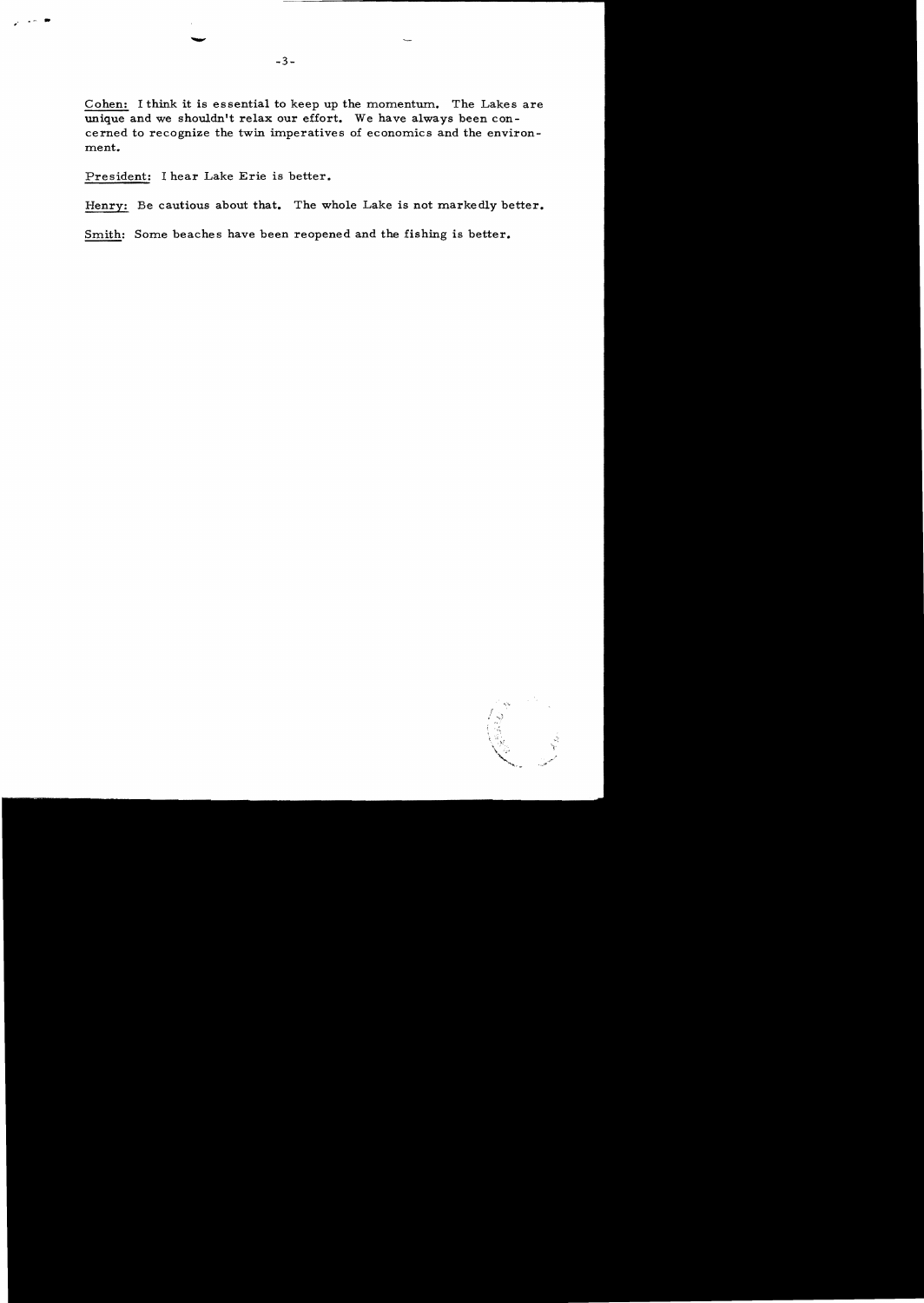P/ sait It more. 5 apr 26 mar 12:00 -12:37 S 3 m comple ser la have but us , and P Bety is and in Wear empirying. She does a citty jet true 2. Till me de terme of you pulle. S & just begynn to how a liver Zus higher his more east line Than any outre state C Carrola di supposed & have 53 mm male of worthing P Honvier un doing en alusing up c lots Stream and interesting one getting better. We are Kiest ? It a still a very servir par + hot encours on = It iant getty wase, P Juin 27 bilget 8 hours 6.9 bil - c biggest in instrict of ccs C Temmes a simpresing invitation fundentight meste dessuel for frango + otten equip. S. L. Ontains is noing against le St lavis ro in flood. You will be getting cullets pull a plus a that lake - lat 9 hope will be all night. P annitalle lakes bright S Jura harvens agree they have all baser bright Dum 21er ma for my, L much , mas hagh + 2 come bland un opport fit ent dring I The final many is that I had land was giving to do internace started was my low; monthyand my hyp. Rass We have felt we shall regulate lohs as a unit, but that count popular co/ every one C We are enough motifolier & we should all to proud of it "What if we had to genance aver every conten pite.